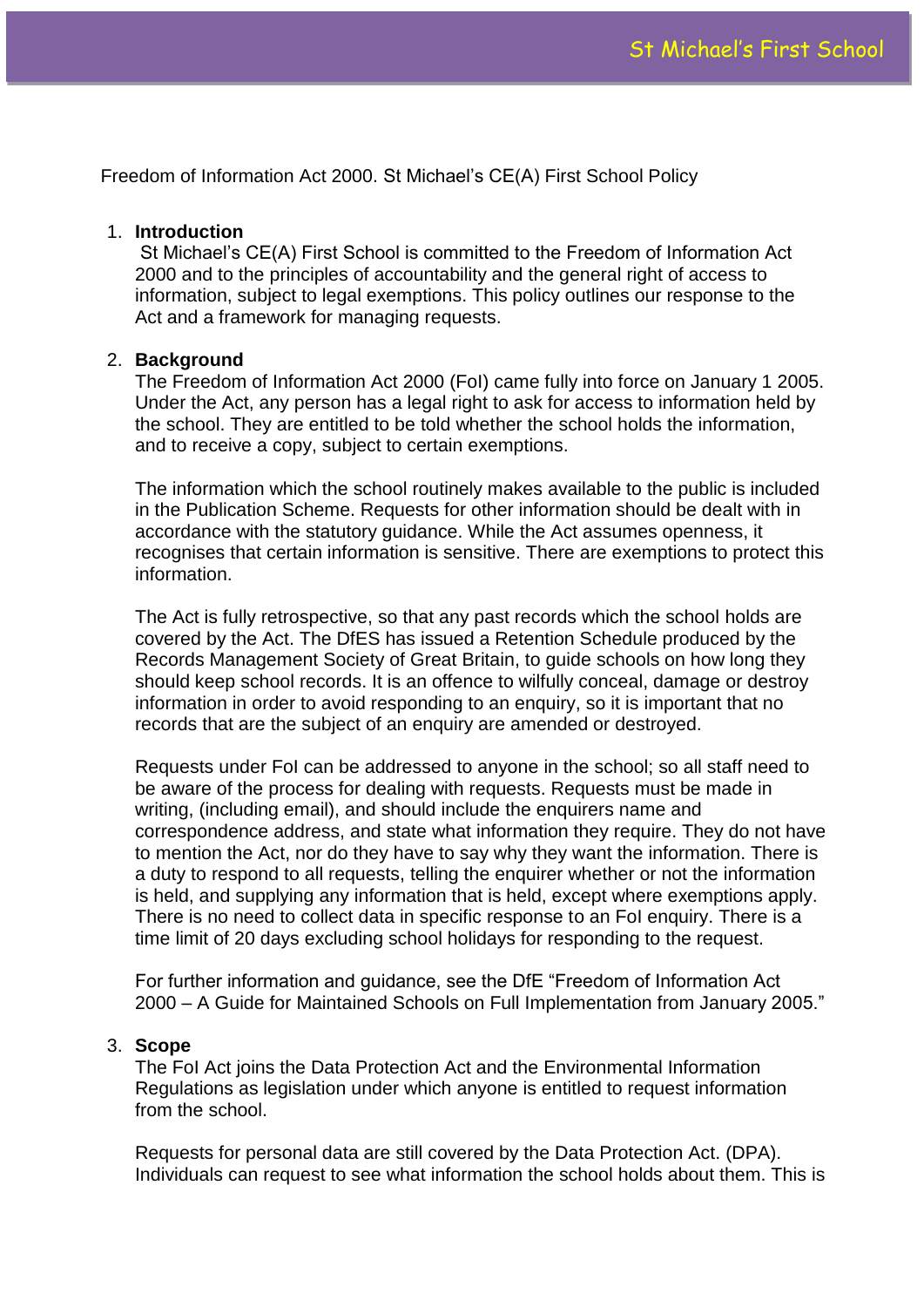known as a Subject Access Request, and must be dealt with accordingly. Requests for information about anything relating to the environment – such as air, water, land, the natural world or the built environment and any factor or measure affecting these – are covered by the Environmental Information Regulations (EIR). They also cover issues relating to Health and Safety. For example queries about chemicals used in the school or on school land, phone masts, car parks etc. would all be covered by the EIR. Requests under EIR are dealt with in the same way as those under FoIA, but unlike FoIA requests, they do not need to be written and can be verbal.

If any element of a request to the school includes personal or environmental information, these elements must be dealt with under DPA or EIR. Any other information is a request under FoIA, and must be dealt with accordingly.

# 4. **Obligations and Duties**

The school recognises its duty to

- provide advice and assistance to anyone requesting information. We will respond to straightforward verbal requests for information, and will help enquirers to put more complex verbal requests into writing so that they can be handled under the Act.
- tell enquirers whether or not we hold the information they are requesting (the duty to confirm or deny), and provide access to the information we hold in accordance with the procedures laid down in Appendix 1.

# 5. **Publication Scheme**

St Michael's CE(A) First School has adopted the Model Publication Scheme for Schools approved by the Information Commissioner.

The Publication Scheme and the materials it covers will be readily available from the School office. It will also be published on our website for reference.

# 6. **Dealing with Requests**

We will respond to all requests in accordance with the procedures laid down in Appendix 1.

We will ensure that all staff are aware of the procedures.

# 7. **Exemptions**

Certain information is subject to either absolute or qualified exemptions. The exemptions are listed in Appendix 2

When we wish to apply a qualified exemption to a request, we will invoke the public interest test procedures to determine if public interest in applying the exemption outweighs the public interest in disclosing the information.

We will maintain a register of requests where we have refused to supply information, and the reasons for the refusal. The register will be retained for 5 years.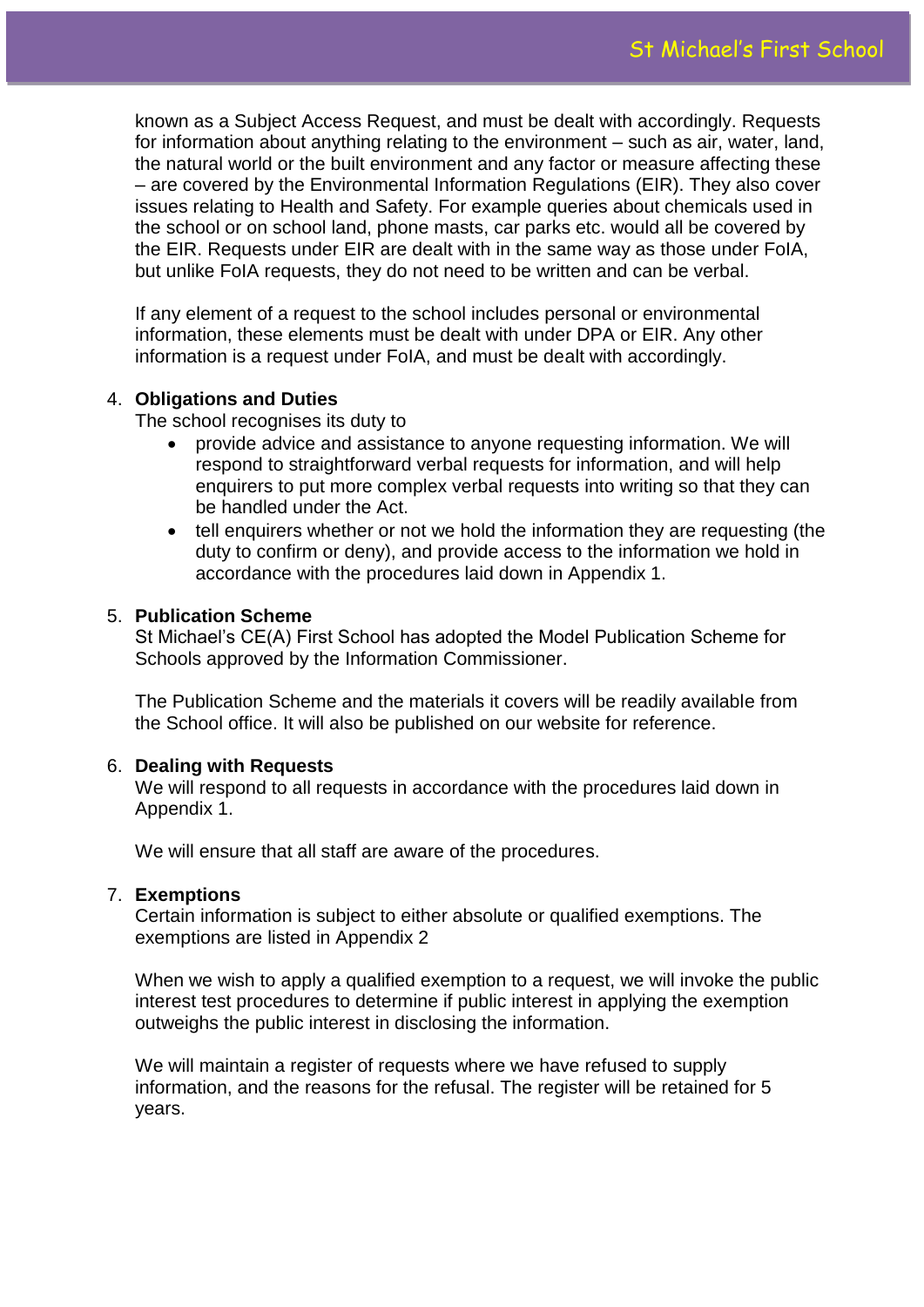# 8. **Public Interest Test**

Unless it is in the public interest to withhold information, it has to be released. We will apply the Public Interest Test before any qualified exemptions are applied.

For information on applying the Public Interest Test see Appendix 3.

# 9. **Charging**

We reserve the right to refuse to supply information where the cost of doing so exceeds the statutory maximum, currently £450

Governing bodies may choose to charge for complying with requests for information under FOI. The fees must be calculated according to FoI regulations, and the person notified of the charge before information is supplied. It is recommended that schools respond to most requests free of charge, and only charge where significant costs are incurred.

Costs are calculated, taking account of staff time, as well as direct costs, but if the total is less than the statutory maximum, you can only charge the direct costs (e.g. printing, postage etc.) If the cost exceeds the statutory maximum you do not have to respond, but may choose to do so, either charging for time and direct costs or not. It is good practice to contact the enquirer, and see if they wish to reduce the request, thus reducing the time and costs to below the maximum.

# 10.**Responsibilities**

The governing body has delegated the day-to-day responsibility for compliance with the FoIA to the Head Teacher.

The school administrator will coordinate enquiries and be a point of reference for advice and training.

# 11.**Complaints**

Any comments or complaints will be dealt with through the school's normal complaints procedure which details timeframes and procedures. We will publish information on our success rate in meeting this target. The school will maintain records of all complaints and their outcome.

If on investigation the school's original decision is upheld, then the school has a duty to inform the complainant of their right to appeal to the Information Commissioner's office.

Appeals should be made in writing to the Information Commissioner's office.